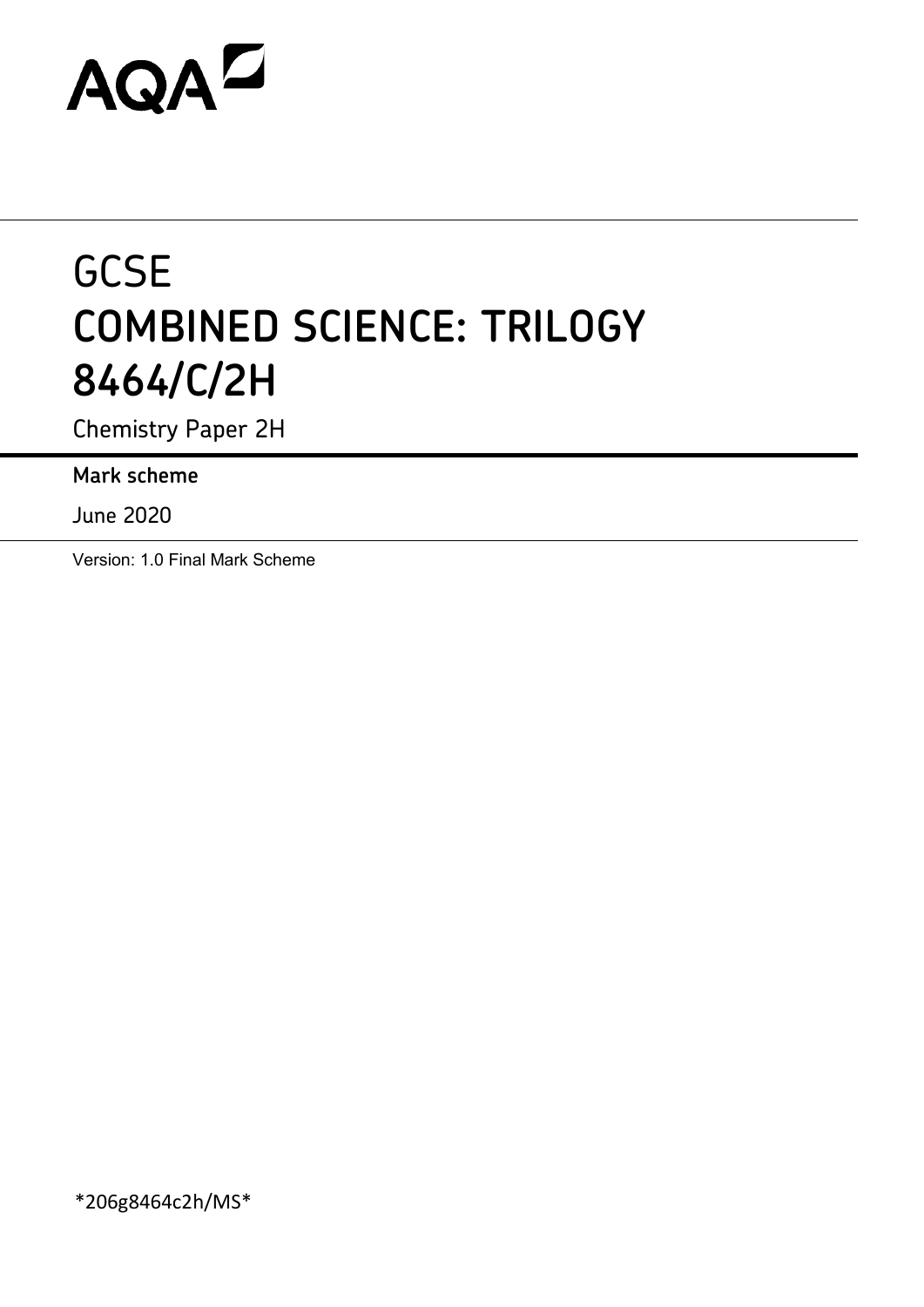Mark schemes are prepared by the Lead Assessment Writer and considered, together with the relevant questions, by a panel of subject teachers. This mark scheme includes any amendments made at the standardisation events which all associates participate in and is the scheme which was used by them in this examination. The standardisation process ensures that the mark scheme covers the students' responses to questions and that every associate understands and applies it in the same correct way. As preparation for standardisation each associate analyses a number of students' scripts. Alternative answers not already covered by the mark scheme are discussed and legislated for. If, after the standardisation process, associates encounter unusual answers which have not been raised they are required to refer these to the Lead Examiner.

It must be stressed that a mark scheme is a working document, in many cases further developed and expanded on the basis of students' reactions to a particular paper. Assumptions about future mark schemes on the basis of one year's document should be avoided; whilst the guiding principles of assessment remain constant, details will change, depending on the content of a particular examination paper.

Further copies of this mark scheme are available from aqa.org.uk

#### **Copyright information**

AQA retains the copyright on all its publications. However, registered schools/colleges for AQA are permitted to copy material from this booklet for their own internal use, with the following important exception: AQA cannot give permission to schools/colleges to photocopy any material that is acknowledged to a third party even for internal use within the centre.

Copyright © 2020 AQA and its licensors. All rights reserved.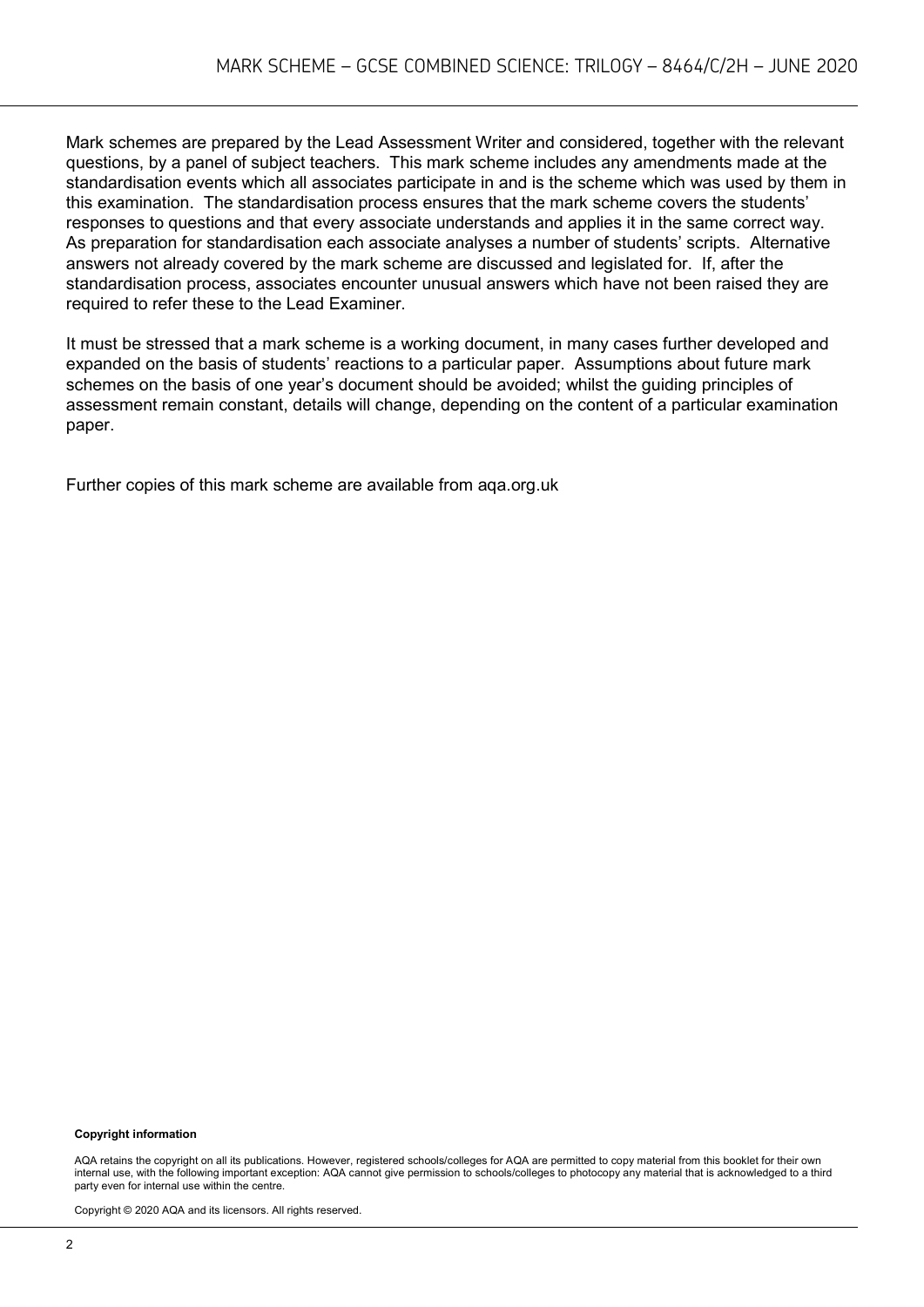# Information to Examiners

# 1. General

The mark scheme for each question shows:

- the marks available for each part of the question
- the total marks available for the question
- the typical answer or answers which are expected
- extra information to help the Examiner make his or her judgement
- the Assessment Objectives, level of demand and specification content that each question is intended to cover.

The extra information is aligned to the appropriate answer in the left-hand part of the mark scheme and should only be applied to that item in the mark scheme.

At the beginning of a part of a question a reminder may be given, for example: where consequential marking needs to be considered in a calculation; or the answer may be on the diagram or at a different place on the script.

In general the right-hand side of the mark scheme is there to provide those extra details which confuse the main part of the mark scheme yet may be helpful in ensuring that marking is straightforward and consistent.

# 2. Emboldening and underlining

- **2.1** In a list of acceptable answers where more than one mark is available 'any **two** from' is used, with the number of marks emboldened. Each of the following bullet points is a potential mark.
- **2.2** A bold **and** is used to indicate that both parts of the answer are required to award the mark.
- **2.3** Alternative answers acceptable for a mark are indicated by the use of **or**. Different terms in the mark scheme are shown by a / ; eg allow smooth / free movement.
- **2.4** Any wording that is underlined is essential for the marking point to be awarded.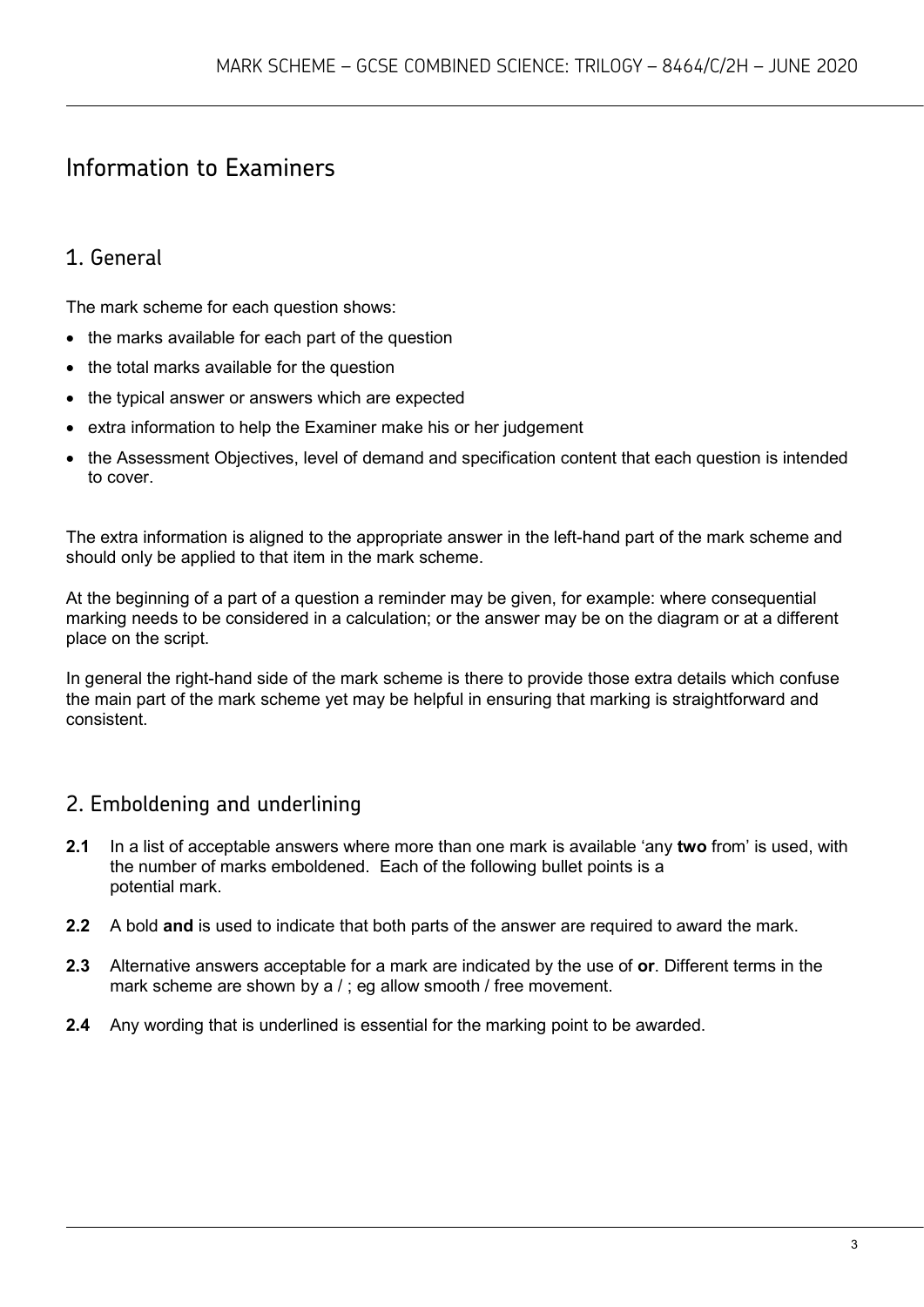## 3. Marking points

#### **3.1 Marking of lists**

This applies to questions requiring a set number of responses, but for which students have provided extra responses. The general principle to be followed in such a situation is that 'right + wrong = wrong'.

Each error / contradiction negates each correct response. So, if the number of error / contradictions equals or exceeds the number of marks available for the question, no marks can be awarded.

However, responses considered to be neutral (indicated as \* in example 1) are not penalised.

Example 1: What is the pH of an acidic solution?

**[1 mark]**

**[2 marks]**

| <b>Student</b> | <b>Response</b> | Marks<br>awarded |
|----------------|-----------------|------------------|
| 1              | green, 5        |                  |
| 2              | red $*$ , 5     |                  |
| 3              | red*, 8         |                  |

Example 2: Name two planets in the solar system.

**Student Response Marks awarded** 1 **Neptune, Mars, Moon** 1 2 Neptune, Sun, Mars, Moon  $\Omega$ 

#### **3.2 Use of chemical symbols / formulae**

If a student writes a chemical symbol / formula instead of a required chemical name, full credit can be given if the symbol / formula is correct and if, in the context of the question, such action is appropriate.

#### **3.3 Marking procedure for calculations**

Marks should be awarded for each stage of the calculation completed correctly, as students are instructed to show their working. Full marks can, however, be given for a correct numerical answer, without any working shown.

#### **3.4 Interpretation of 'it'**

Answers using the word 'it' should be given credit only if it is clear that the 'it' refers to the correct subject.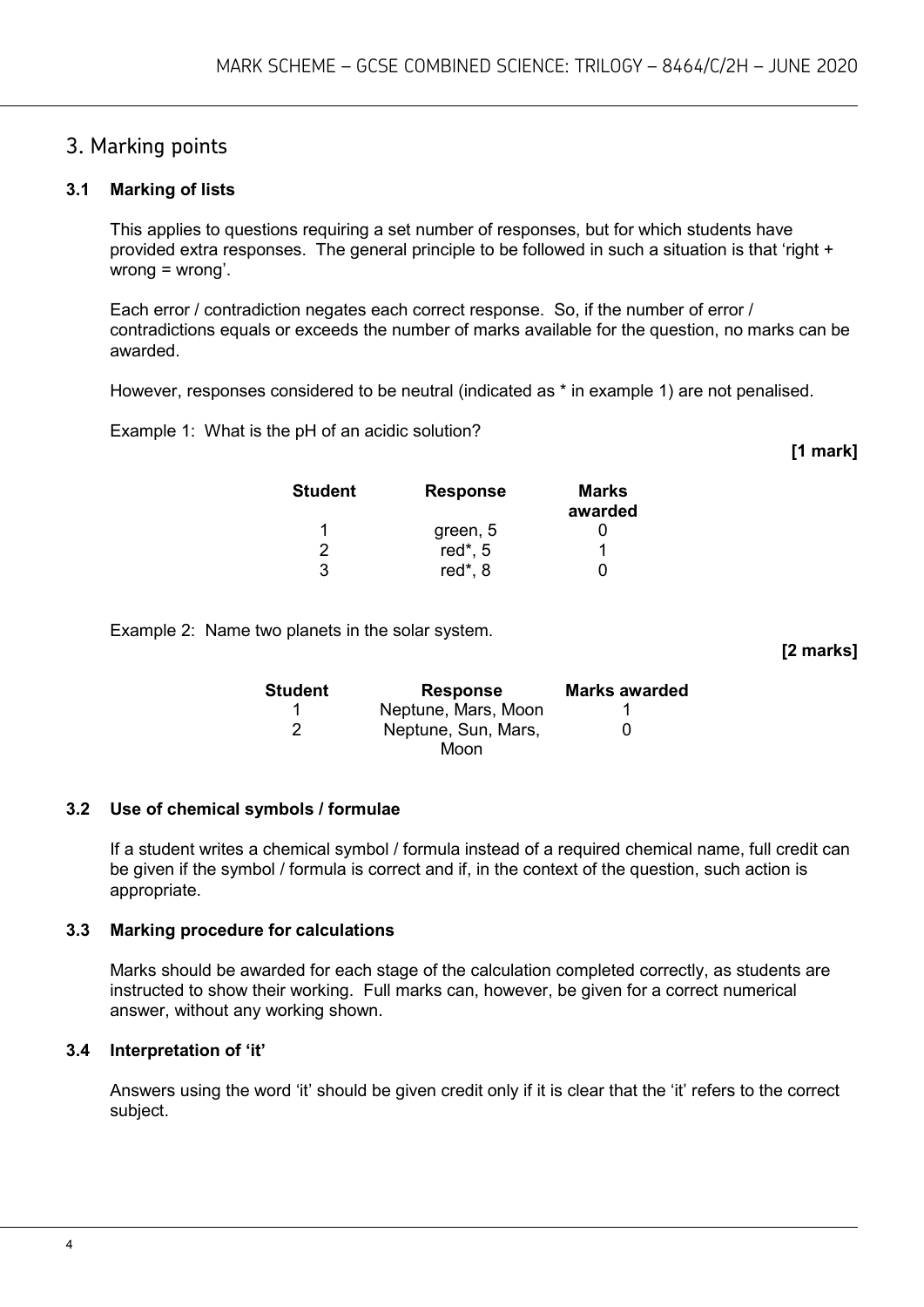#### **3.5 Errors carried forward**

Any error in the answers to a structured question should be penalised once only.

Papers should be constructed in such a way that the number of times errors can be carried forward is kept to a minimum. Allowances for errors carried forward are most likely to be restricted to calculation questions and should be shown by the abbreviation ecf in the marking scheme.

#### **3.6 Phonetic spelling**

The phonetic spelling of correct scientific terminology should be credited **unless** there is a possible confusion with another technical term.

#### **3.7 Brackets**

(…..) are used to indicate information which is not essential for the mark to be awarded but is included to help the examiner identify the sense of the answer required.

#### **3.8 Allow**

In the mark scheme additional information, 'allow' is used to indicate creditworthy alternative answers.

#### **3.9 Ignore**

Ignore is used when the information given is irrelevant to the question or not enough to gain the marking point. Any further correct amplification could gain the marking point.

#### **3.10 Do not accept**

Do **not** accept means that this is a wrong answer which, even if the correct answer is given as well, will still mean that the mark is not awarded.

### 4. Level of response marking instructions

Extended response questions are marked on level of response mark schemes.

- Level of response mark schemes are broken down into levels, each of which has a descriptor.
- The descriptor for the level shows the average performance for the level.
- There are two marks in each level.

Before you apply the mark scheme to a student's answer, read through the answer and annotate it (as instructed) to show the qualities that are being looked for. You can then apply the mark scheme.

#### **Step 1: Determine a level**

Start at the lowest level of the mark scheme and use it as a ladder to see whether the answer meets the descriptor for that level. The descriptor for the level indicates the different qualities that might be seen in the student's answer for that level. If it meets the lowest level then go to the next one and decide if it meets this level, and so on, until you have a match between the level descriptor and the answer.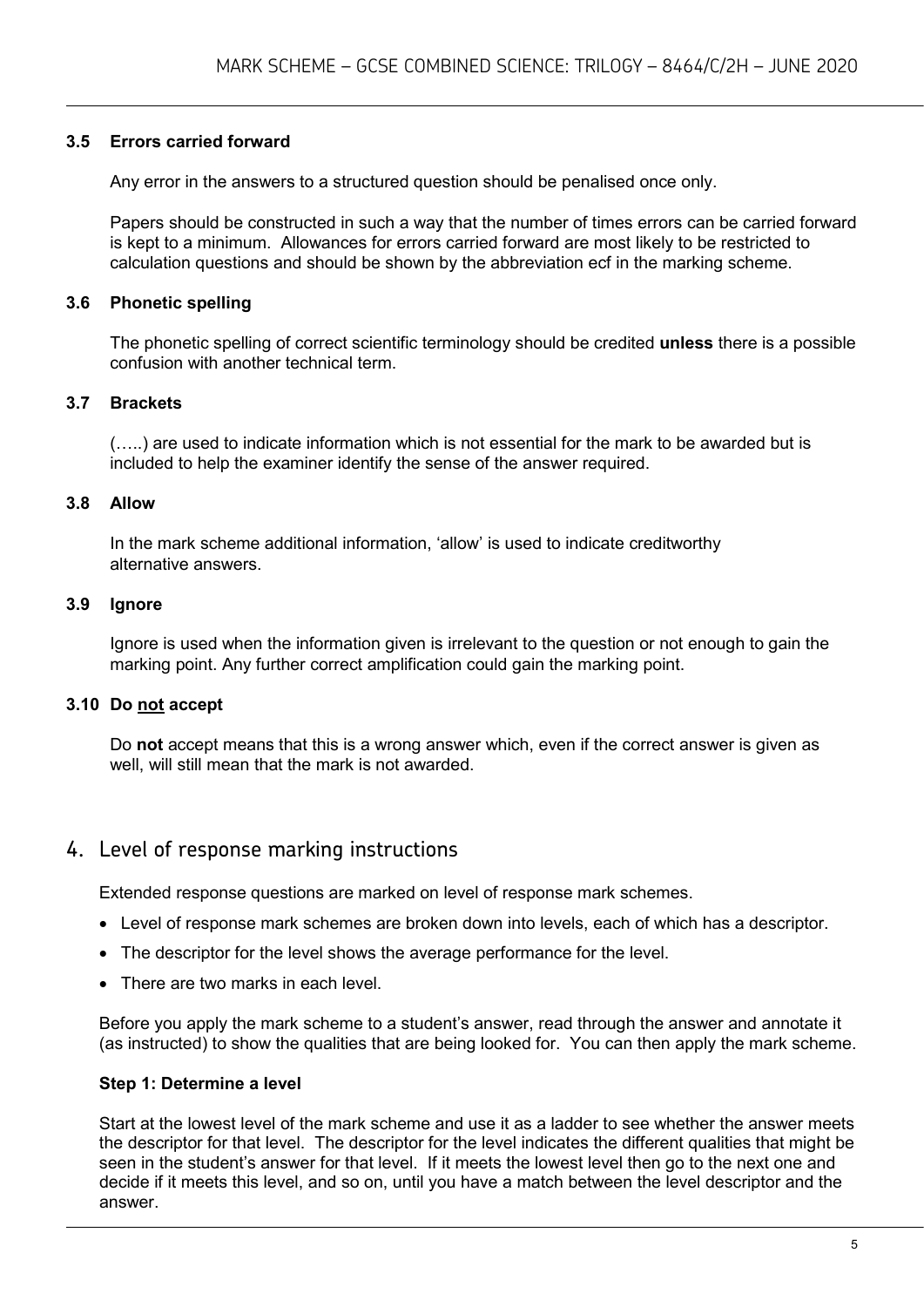When assigning a level you should look at the overall quality of the answer. Do **not** look to penalise small and specific parts of the answer where the student has not performed quite as well as the rest. If the answer covers different aspects of different levels of the mark scheme you should use a best fit approach for defining the level.

Use the variability of the response to help decide the mark within the level, ie if the response is predominantly level 2 with a small amount of level 3 material it would be placed in level 2 but be awarded a mark near the top of the level because of the level 3 content.

#### **Step 2: Determine a mark**

Once you have assigned a level you need to decide on the mark. The descriptors on how to allocate marks can help with this.

The exemplar materials used during standardisation will help. There will be an answer in the standardising materials which will correspond with each level of the mark scheme. This answer will have been awarded a mark by the Lead Examiner. You can compare the student's answer with the example to determine if it is the same standard, better or worse than the example. You can then use this to allocate a mark for the answer based on the Lead Examiner's mark on the example.

You may well need to read back through the answer as you apply the mark scheme to clarify points and assure yourself that the level and the mark are appropriate.

Indicative content in the mark scheme is provided as a guide for examiners. It is not intended to be exhaustive and you must credit other valid points. Students do **not** have to cover all of the points mentioned in the indicative content to reach the highest level of the mark scheme.

You should ignore any irrelevant points made. However, full marks can be awarded only if there are no incorrect statements that contradict a correct response.

An answer which contains nothing of relevance to the question must be awarded no marks.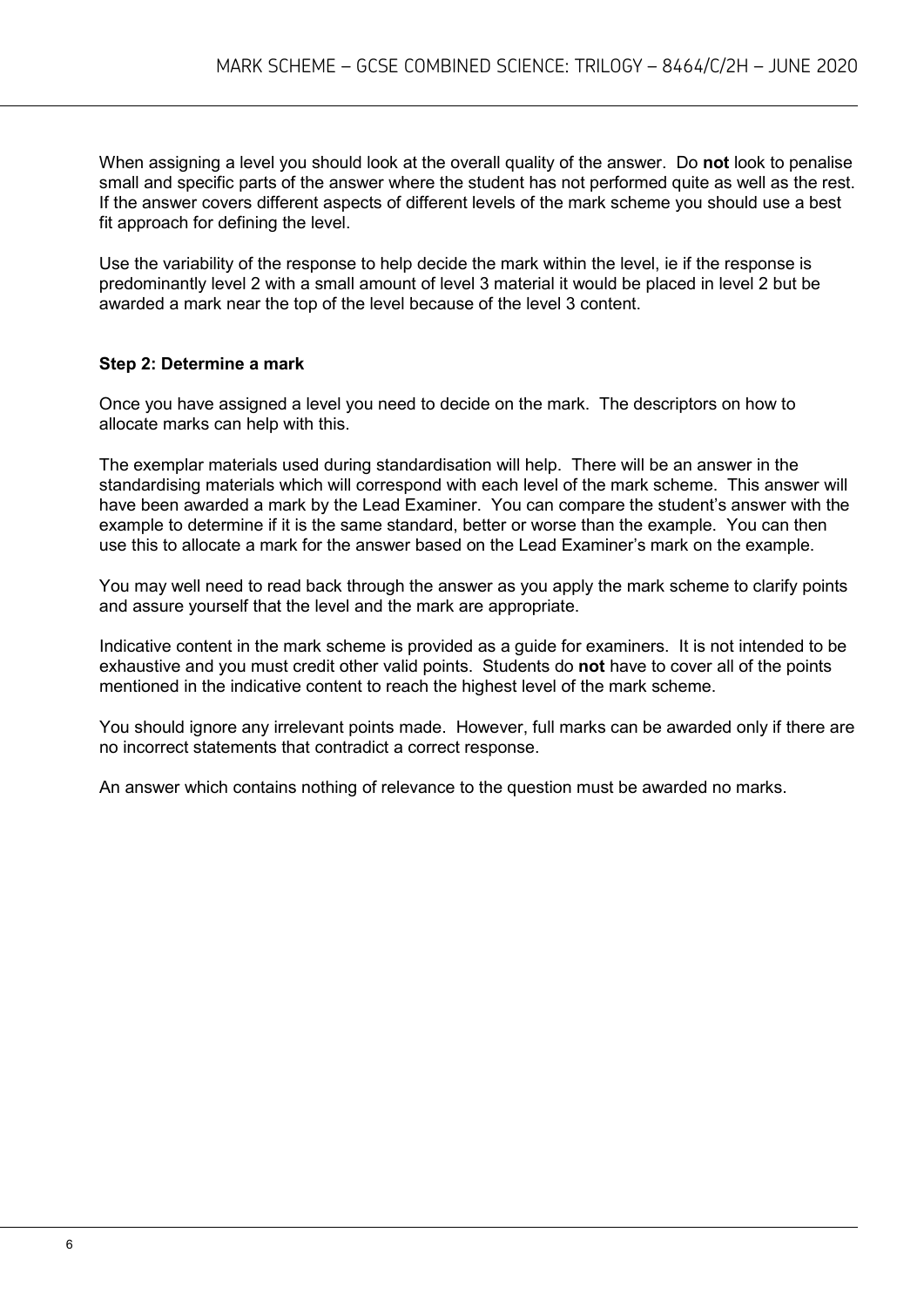| Question     | <b>Answers</b>                                                | <b>Extra information</b>                                   | <b>Mark</b> | AO /<br>Spec. Ref.                    |
|--------------|---------------------------------------------------------------|------------------------------------------------------------|-------------|---------------------------------------|
| 01.1         | $C_3H_8 + 5O_2 \rightarrow$<br>$3 CO2 + 4 H2O$                | allow multiples                                            | 1           | AO <sub>2</sub><br>5.1.1.1<br>5.7.1.3 |
|              |                                                               |                                                            |             |                                       |
| 01.2         |                                                               | MP2 is dependent upon correct<br>response in MP1           |             | AO1.2<br>5.8.2.3                      |
|              | (bubble gas through) lime water                               | allow (bubble gas through)<br>calcium hydroxide (solution) | 1           |                                       |
|              | turns milky / cloudy / white<br>or<br>white precipitate forms |                                                            | 1           |                                       |
|              |                                                               |                                                            |             |                                       |
| 01.3         | $C_3H_6$                                                      |                                                            | 1           | AO <sub>2</sub><br>5.1.1.1<br>5.7.1.4 |
|              |                                                               |                                                            |             |                                       |
| 01.4         |                                                               | MP2 is dependent upon correct<br>response in MP1           |             | AO <sub>1</sub><br>5.8.2.1            |
|              | burning / lit splint                                          | allow flame<br>do not accept glowing splint                | 1           |                                       |
|              | burns with a (squeaky) pop<br>sound                           | allow pops                                                 | 1           |                                       |
|              |                                                               |                                                            |             |                                       |
| 01.5         | bromine (water)                                               | do not accept bromide                                      | 1           | AO <sub>1</sub><br>5.7.1.4            |
|              | (colour change) orange                                        | allow 1 mark for colourless                                | 1           |                                       |
|              | (to) colourless                                               | (to) orange                                                | 1           |                                       |
|              |                                                               | ignore clear                                               |             |                                       |
| <b>Total</b> |                                                               |                                                            | 9           |                                       |
|              |                                                               |                                                            |             |                                       |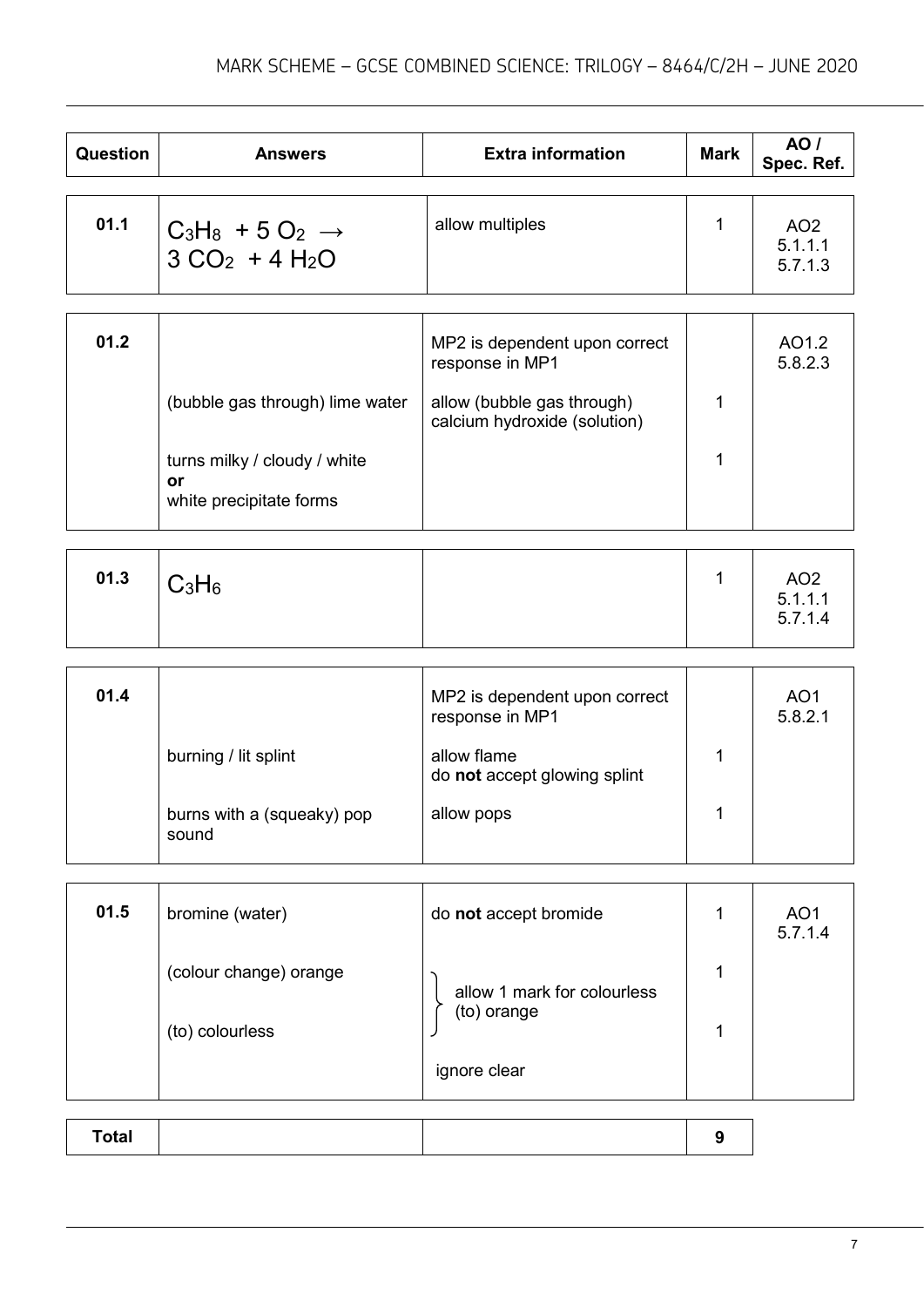| <b>Question</b> | <b>Answers</b>                                                                                                                                  | Mark           | AO / Spec.<br>Ref.         |
|-----------------|-------------------------------------------------------------------------------------------------------------------------------------------------|----------------|----------------------------|
| 02.1            | Level 3: The method would lead to the production of a valid outcome.<br>All key steps are identified and logically sequenced.                   | $5 - 6$        | AO <sub>3</sub><br>5.6.1.2 |
|                 | Level 2: The method would not necessarily lead to a valid outcome.<br>Most steps are identified, but the plan is not fully logically sequenced. | $3 - 4$        |                            |
|                 | <b>Level 1:</b> The method would not lead to a valid outcome. Some<br>relevant steps are identified, but links are not made clear.              | $1 - 2$        |                            |
|                 | No relevant content                                                                                                                             | $\overline{0}$ |                            |
|                 | Indicative content:                                                                                                                             |                |                            |
|                 | • use a measuring cylinder / pipette / burette to measure 50 $\text{cm}^3$ of<br>sodium thiosulfate                                             |                |                            |
|                 | • use a different measuring cylinder / pipette / burette to measure<br>10 cm <sup>3</sup> of hydrochloric acid                                  |                |                            |
|                 | • start the timer when the acid is added                                                                                                        |                |                            |
|                 | • record the temperature of the solution after the acid is added                                                                                |                |                            |
|                 | • stop the timer when the cross is no longer visible                                                                                            |                |                            |
|                 | • record the temperature of the solution at the end of the reaction                                                                             |                |                            |
|                 | • calculate the mean temperature of the reaction                                                                                                |                |                            |
|                 | • repeat the experiment at different temperatures                                                                                               |                |                            |
|                 | • use the same concentration of sodium thiosulfate and same<br>concentration of hydrochloric acid                                               |                |                            |
|                 | • use the same volume of sodium thiosulfate and the same<br>volume of hydrochloric acid                                                         |                |                            |
|                 | • describe how to heat the thiosulfate / acid solutions                                                                                         |                |                            |
|                 |                                                                                                                                                 |                |                            |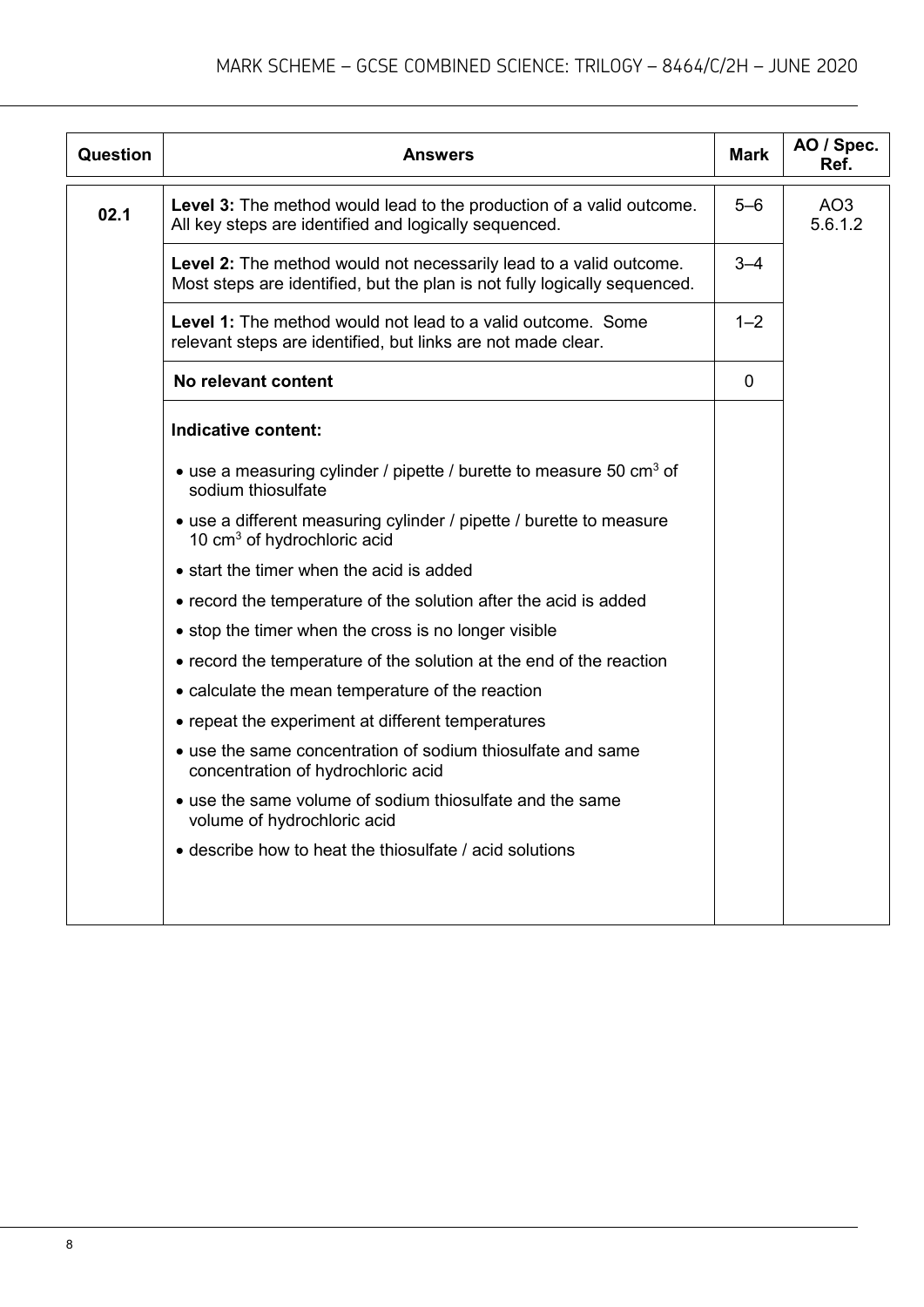| <b>Question</b> | <b>Answers</b>                                         | <b>Extra information</b>                                                        | <b>Mark</b> | AO /<br>Spec. Ref.                    |
|-----------------|--------------------------------------------------------|---------------------------------------------------------------------------------|-------------|---------------------------------------|
|                 |                                                        |                                                                                 |             |                                       |
| 02.2            |                                                        | ignore signs                                                                    |             | AO <sub>2</sub><br>5.6.1.1<br>5.6.1.4 |
|                 | (change in mass of gas = $)$ 0.15<br>and<br>$time = 2$ |                                                                                 | 1           |                                       |
|                 | (rate of reaction =) $\frac{0.15}{2}$                  | allow correct use of incorrectly<br>determined values for mass<br>and / or time | 1           |                                       |
|                 | $0.075$ (g/min)                                        |                                                                                 | 1           |                                       |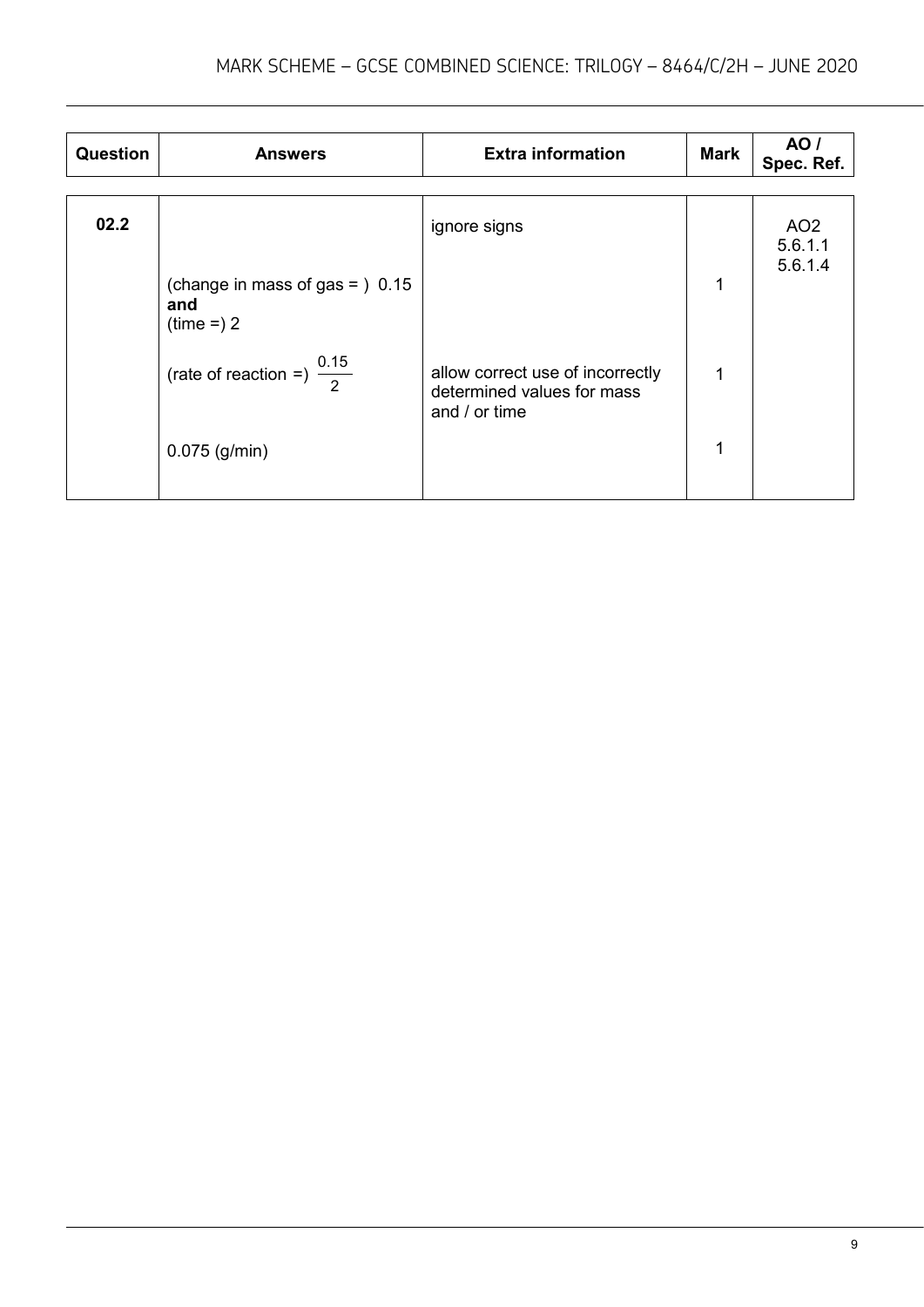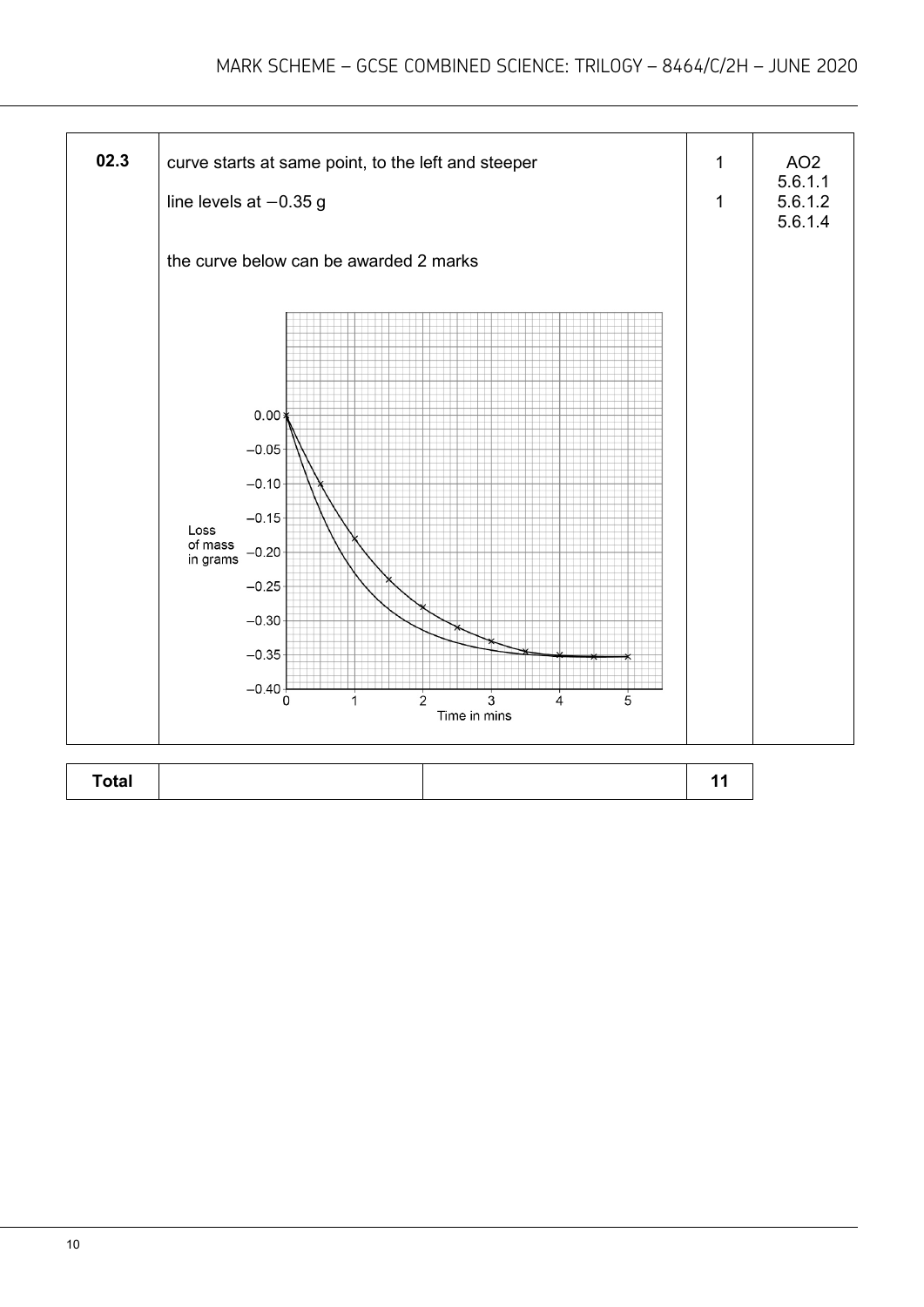| Question | <b>Answers</b>                                                   | <b>Extra information</b>                                                      | <b>Mark</b>  | AO /<br>Spec. Ref.          |
|----------|------------------------------------------------------------------|-------------------------------------------------------------------------------|--------------|-----------------------------|
| 03.1     | microbes                                                         | allow bacteria / pathogens                                                    | $\mathbf{1}$ | AO <sub>1</sub><br>5.10.1.3 |
|          | chemicals                                                        |                                                                               | $\mathbf{1}$ |                             |
|          |                                                                  |                                                                               |              |                             |
| 03.2     | anaerobic digestion                                              |                                                                               | $\mathbf{1}$ | AO <sub>1</sub><br>5.10.1.3 |
|          |                                                                  |                                                                               |              |                             |
| 03.3     | $(decrease = )$<br>6.7 (billion)                                 |                                                                               | $\mathbf{1}$ | AO <sub>2</sub><br>5.10.2.2 |
|          | $%$ decrease =)<br>$\frac{6.7}{8.0}$ × 100                       | allow correct use of an incorrect<br>value for decrease in plastic bag<br>use | $\mathbf{1}$ |                             |
|          | $= 84 (%)$                                                       | allow 83.75 / 83.8 (%)                                                        | 1            |                             |
|          | alternative approach:                                            |                                                                               |              |                             |
|          | $(% \mathcal{L}_{0})$ now used =)<br>$\frac{1.3}{8.0}$ × 100 (1) |                                                                               |              |                             |
|          | $= 16.25(1)$                                                     |                                                                               |              |                             |
|          | $(% \mathcal{L}_{0})$ decrease =)<br>84 (%) (1)                  | allow 83.75 / 83.8 (%)                                                        |              |                             |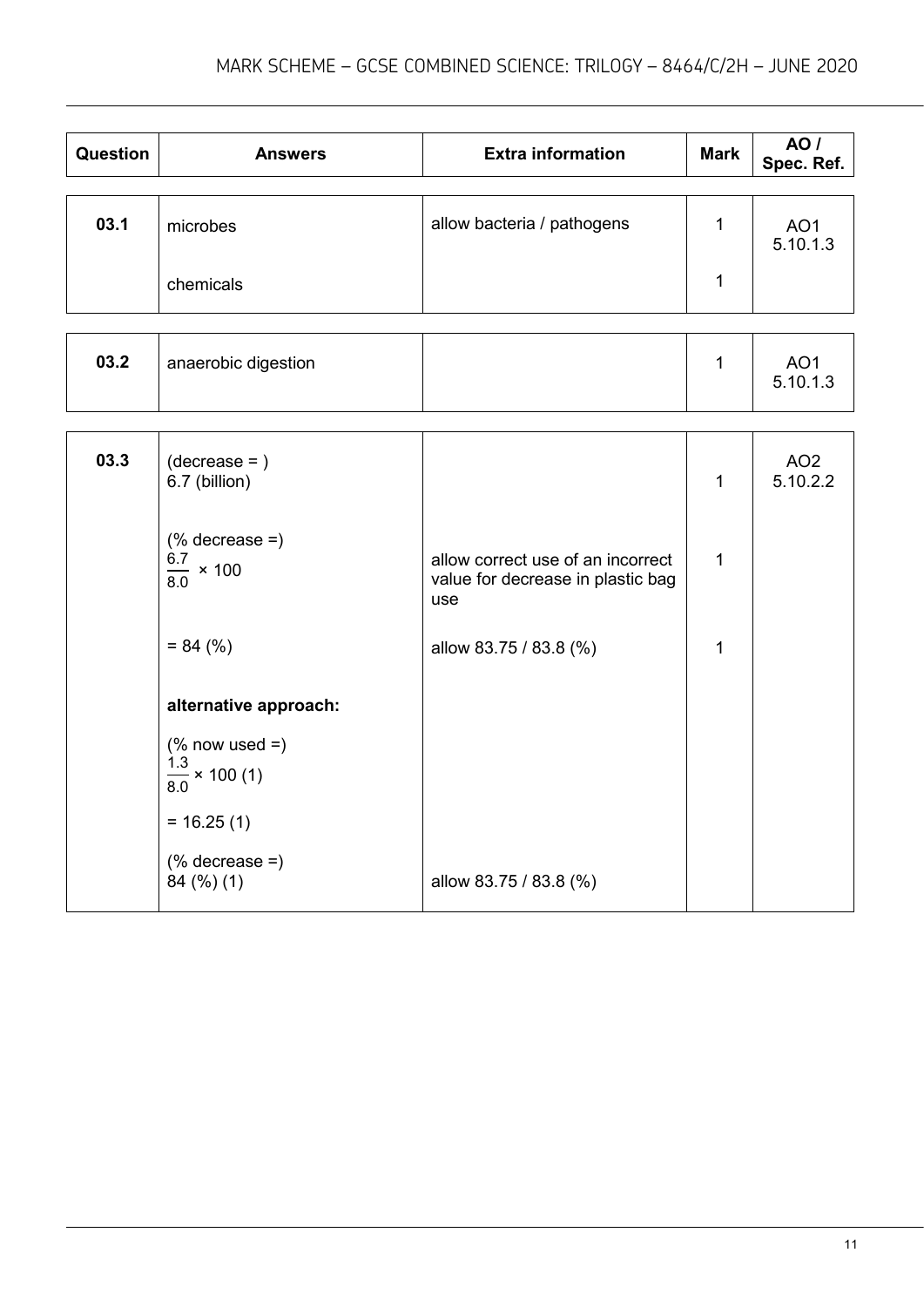| 03.4 | respiratory problems<br>or | allow named respiratory<br>conditions eg asthma<br>allow breathing problems                                 | AO <sub>1</sub><br>5.9.3.2 |
|------|----------------------------|-------------------------------------------------------------------------------------------------------------|----------------------------|
|      | acid rain                  | allow consequences of acid rain<br>eg kills aquatic life<br>or<br>damages limestone buildings<br>allow smog |                            |

| 03.5 | (increased)<br>more traffic                          | allow more cars                                                                                                                                                                                                                  | AO3<br>5.9.3.1 |
|------|------------------------------------------------------|----------------------------------------------------------------------------------------------------------------------------------------------------------------------------------------------------------------------------------|----------------|
|      | (decreased)<br>improved efficiency of car<br>engines | allow use of catalytic converters<br>allow more electric / hybrid cars<br>allow lower temperature of car<br>engines<br>allow more use of public<br>transport<br>allow more people walk / cycle<br>ignore better designed engines |                |

| 74441<br>' Ulai |  |
|-----------------|--|
|-----------------|--|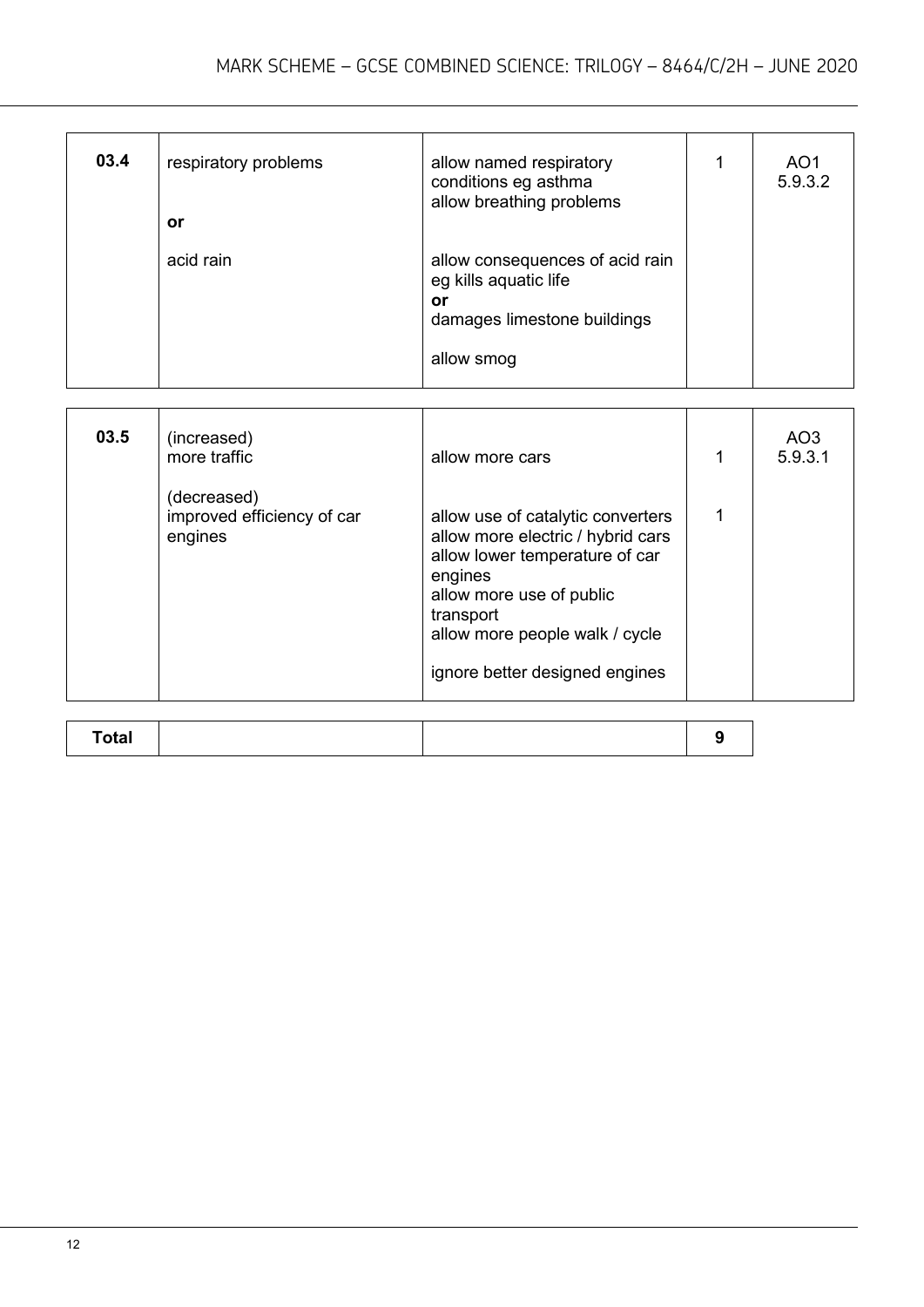| Question | <b>Answers</b>                                                                     | <b>Extra information</b>                                                                   | <b>Mark</b> | AO/<br>Spec. Ref.           |
|----------|------------------------------------------------------------------------------------|--------------------------------------------------------------------------------------------|-------------|-----------------------------|
|          |                                                                                    |                                                                                            |             |                             |
| 04.1     | dependent                                                                          |                                                                                            | 1           | AO <sub>1</sub><br>5.10.1.2 |
|          |                                                                                    |                                                                                            |             |                             |
| 04.2     | not all water had been removed<br>from the sample                                  | allow description of process                                                               | 1           | AO <sub>3</sub><br>5.10.1.2 |
|          | heat to constant mass                                                              |                                                                                            | 1           |                             |
|          | alternative approach:                                                              |                                                                                            |             |                             |
|          | mass included (droplets of)<br>water on the bottom of the<br>evaporating basin (1) | allow bottom of evaporating<br>basin was wet<br>ignore spillages<br>ignore weighing errors |             |                             |
|          | dry the bottom of the<br>evaporating basin (1)                                     | allow wipe off droplets                                                                    |             |                             |

| 04.3 | $0.22 + 0.23 + 0.20 + X$<br>$= 0.21$ |  | AO <sub>2</sub><br>5.10.1.2 |
|------|--------------------------------------|--|-----------------------------|
|      | $(X = 0.19$ (g)                      |  |                             |

| 04.4 | C                                                            | allow ecf from question 04.3                                                           | AO <sub>2</sub><br>5.10.1.2 |
|------|--------------------------------------------------------------|----------------------------------------------------------------------------------------|-----------------------------|
|      | biggest difference between the<br>maximum and minimum values | allow calculated range if all<br>ranges are shown A 0.04; B<br>0.06; C 0.15 and D 0.12 |                             |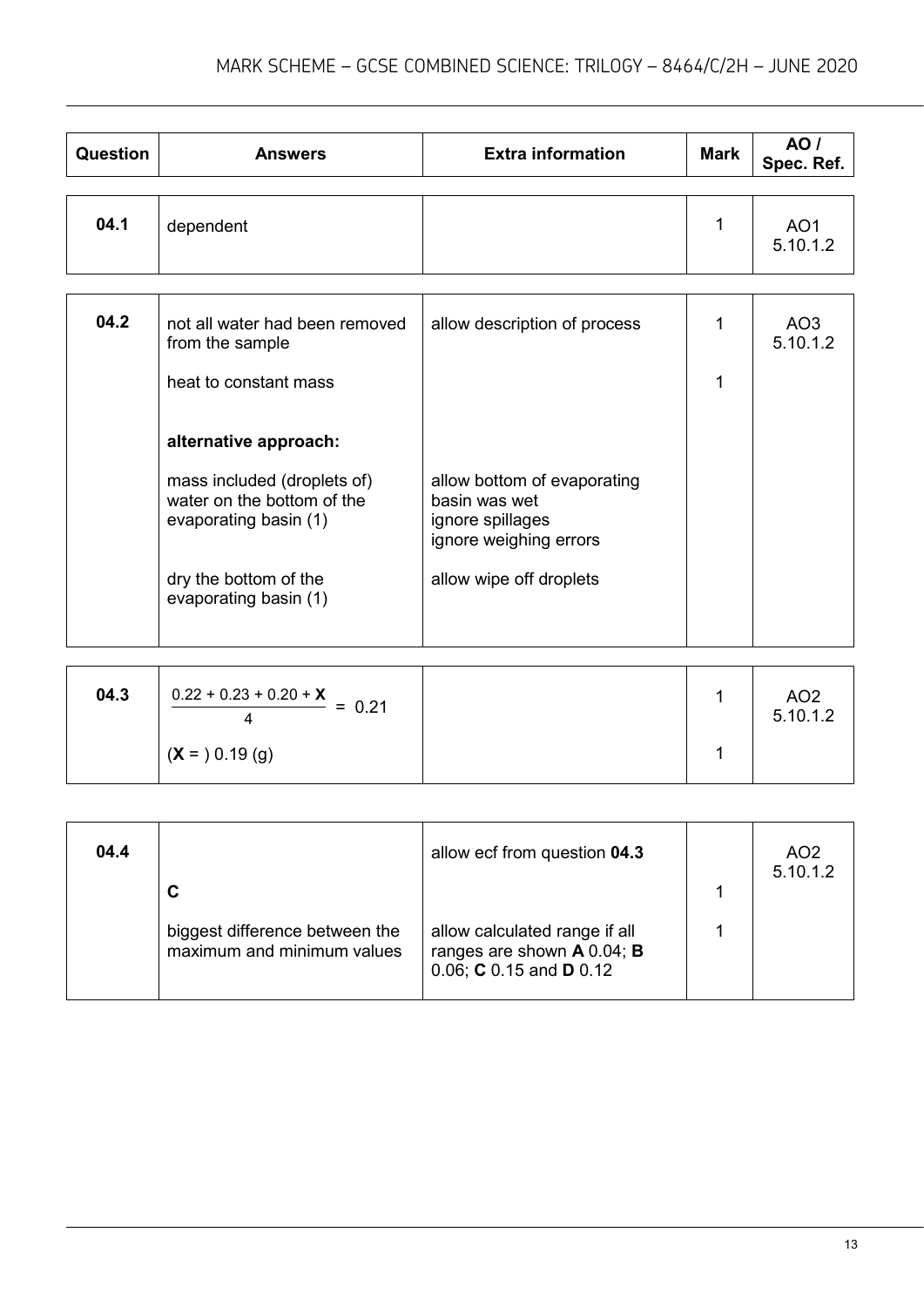| 04.5         | (conversion $m^3$ to cm <sup>3</sup> )<br>$1 \text{ m}^3$ = 1 x 10 <sup>6</sup> cm <sup>3</sup> |                                                                                                  | 1  | AO <sub>2</sub><br>5.3.2.5<br>5.10.1.2 |
|--------------|-------------------------------------------------------------------------------------------------|--------------------------------------------------------------------------------------------------|----|----------------------------------------|
|              | (mass =) $1 \times 10^6 \times \frac{0.016}{25}$                                                | allow correct use of an incorrect<br>/ no conversion value                                       | 1  |                                        |
|              | $= 640 (g)$                                                                                     |                                                                                                  |    |                                        |
|              | $= 6.4 \times 10^{2}$ (g)                                                                       | allow a correctly calculated<br>answer in standard form from an<br>incorrect calculation of mass | 1  |                                        |
|              |                                                                                                 |                                                                                                  |    |                                        |
| <b>Total</b> |                                                                                                 |                                                                                                  | 11 |                                        |

| $\sim$ fol<br><b>vuu</b> |  |  |
|--------------------------|--|--|
|                          |  |  |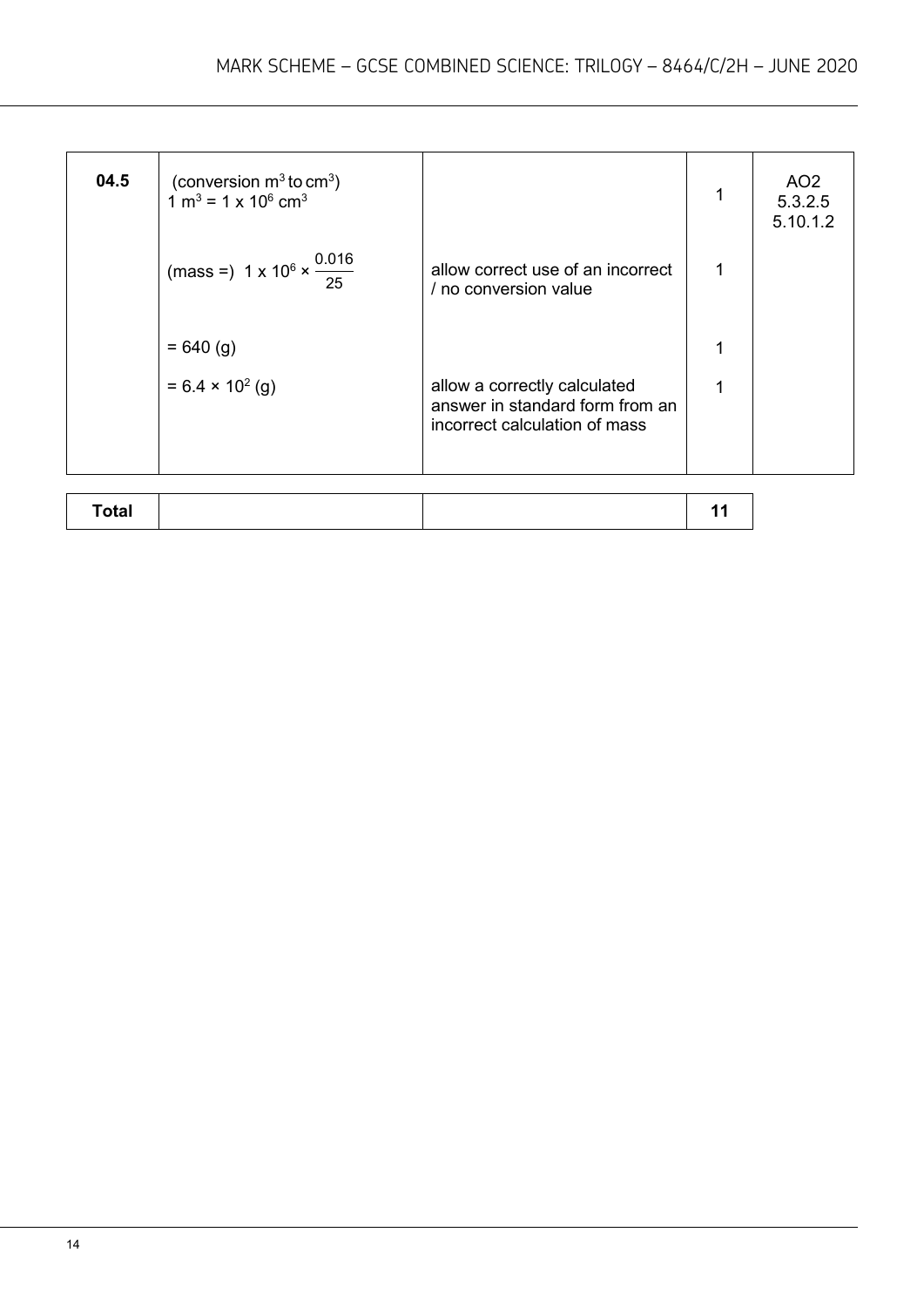| Question | <b>Answers</b>                                                                                                               | <b>Extra information</b>                                                               | <b>Mark</b> | AO /<br>Spec. Ref.         |
|----------|------------------------------------------------------------------------------------------------------------------------------|----------------------------------------------------------------------------------------|-------------|----------------------------|
| 05.1     | plankton                                                                                                                     | allow biomass<br>allow (marine) animals /<br>organisms                                 | 1           | AO <sub>1</sub><br>5.7.1.1 |
|          | buried in mud                                                                                                                | ignore plants<br>allow compressed under mud<br>allow compressed in<br>sedimentary rock | 1           |                            |
|          | over a long period of time<br>or<br>over millions of years                                                                   | ignore fossilised                                                                      | 1           |                            |
|          |                                                                                                                              |                                                                                        |             |                            |
| 05.2     | crude oil heated                                                                                                             |                                                                                        | 1           | AO <sub>1</sub>            |
|          | (hydrocarbons / liquids)<br>evaporate                                                                                        | allow (hydrocarbons / liquids)<br>vaporise / boil                                      | 1           | 5.7.1.2                    |
|          | vapours / gases condense                                                                                                     |                                                                                        | 1           |                            |
|          | fractions have different boiling<br>points<br>or<br>fractions collect at different<br>levels depending upon boiling<br>point |                                                                                        | 1           |                            |
|          |                                                                                                                              |                                                                                        |             |                            |

| 05.3 | $C_nH_{2n+2}$ | $\boldsymbol{A}$ | AO1<br>5.7.1.1 |
|------|---------------|------------------|----------------|
|      |               |                  |                |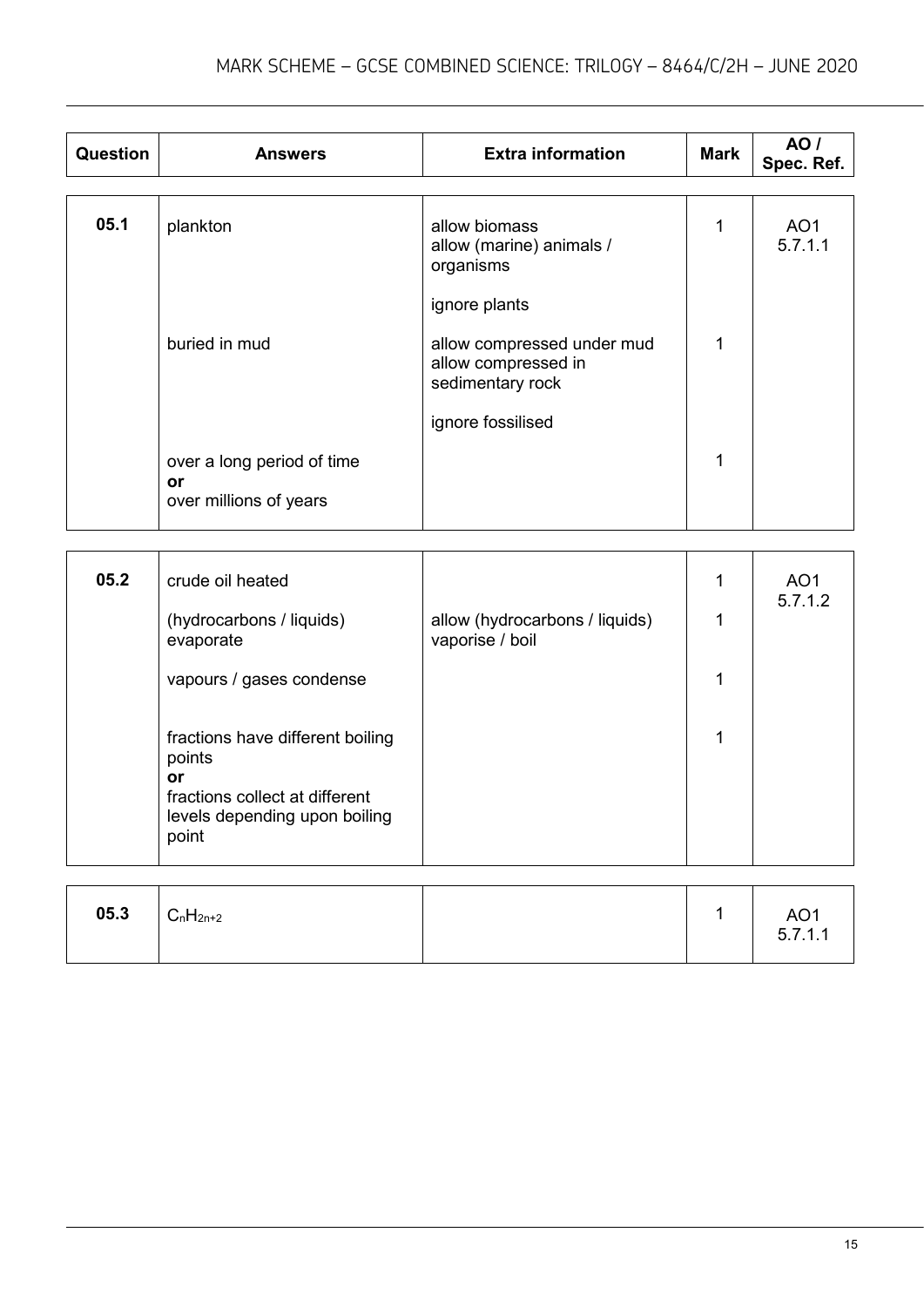| 05.4         |                                                                                         | max 2 marks for incorrect<br>reference to particles / bonds |    |                            |
|--------------|-----------------------------------------------------------------------------------------|-------------------------------------------------------------|----|----------------------------|
|              |                                                                                         | allow converse                                              |    |                            |
|              | the boiling point increases as<br>the number of (carbon) atoms<br>increases             |                                                             | 1  | AO <sub>1</sub>            |
|              | (because the weak)<br>intermolecular forces increase                                    |                                                             | 1  | AO <sub>2</sub>            |
|              | or<br>(because the weak) forces<br>between the molecules increase                       |                                                             |    | AO <sub>3</sub>            |
|              | (and these intermolecular forces<br>increase) as the size of the<br>molecules increases |                                                             | 1  | 5.2.2.4<br>5.7.1.3         |
|              |                                                                                         |                                                             |    |                            |
| 05.5         | (as number of carbon atoms<br>increase) the time increases                              | MP2 dependent on correct<br>response in MP1                 | 1  | AO <sub>3</sub><br>5.7.1.3 |
|              | (because) the viscosity<br>increases                                                    |                                                             | 1  |                            |
| <b>Total</b> |                                                                                         |                                                             | 13 |                            |
|              |                                                                                         |                                                             |    |                            |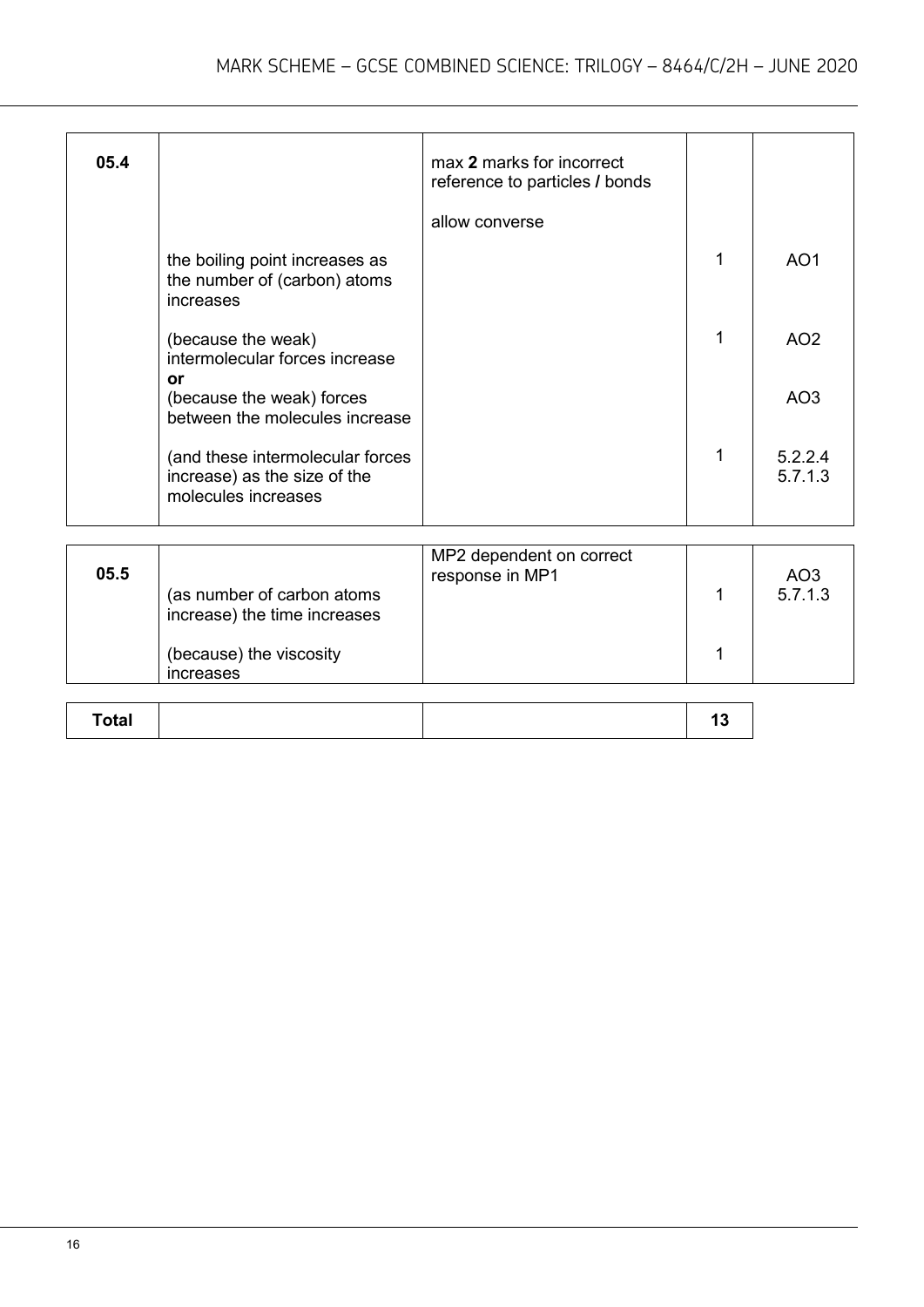| <b>Question</b> | <b>Answers</b>                                                   | <b>Extra information</b>                                  | <b>Mark</b> | AO /<br>Spec. Ref.            |
|-----------------|------------------------------------------------------------------|-----------------------------------------------------------|-------------|-------------------------------|
| 06.1            | <b>DBCA</b>                                                      |                                                           | 1           | AO <sub>1</sub><br>5.9.2.1    |
|                 |                                                                  |                                                           |             |                               |
| 06.2            | (maximum $% =$ ) 96 (%)                                          | allow a value in the range 95 to<br>97(%)                 | 1           | AO <sub>2</sub><br>5.9.1.1    |
|                 | $(maximum mass =)$<br>$\frac{96}{100}$ × 5.15 × 10 <sup>18</sup> | allow correct use of incorrectly<br>determined percentage | 1           | 5.9.1.2<br>5.9.1.4<br>5.9.2.2 |
|                 | $= 4.94 \times 10^{18}$ (kg)                                     | allow 4.944 $\times$ 10 <sup>18</sup> (kg)                |             |                               |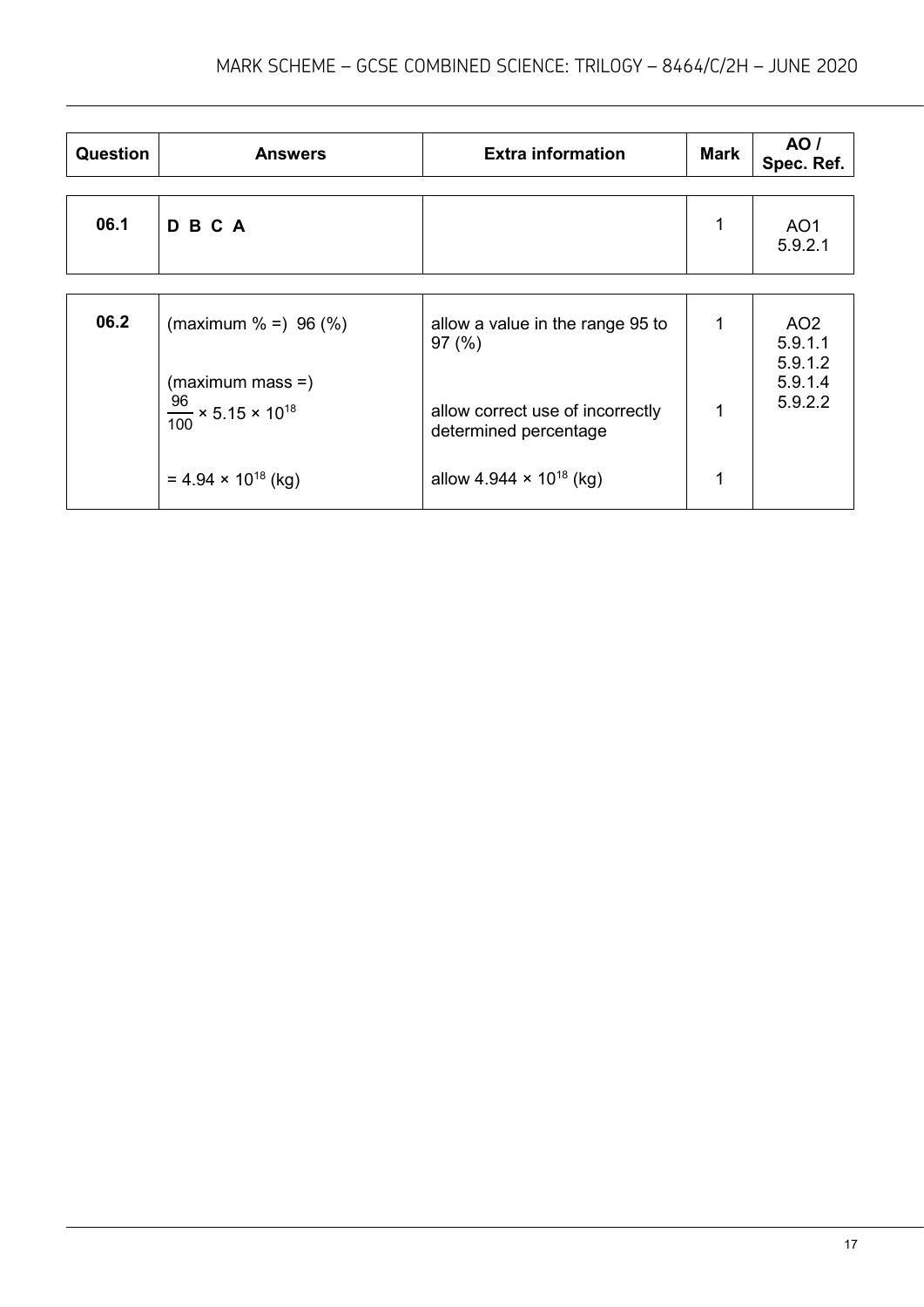| Question | <b>Answers</b>                                                                                                                                                                                                         | <b>Mark</b> | AO / Spec.<br>Ref.            |
|----------|------------------------------------------------------------------------------------------------------------------------------------------------------------------------------------------------------------------------|-------------|-------------------------------|
| 06.3     | Level 2: Scientifically relevant facts, events or processes are identified<br>and given in detail to form an accurate account.                                                                                         | $4 - 6$     | AO <sub>1</sub><br>5.9.1.1    |
|          | Level 1: Facts, events or processes are identified and simply stated<br>but their relevance is not clear.                                                                                                              | $1 - 3$     | 5.9.1.2<br>5.9.1.3<br>5.9.1.4 |
|          | No relevant content                                                                                                                                                                                                    | 0           | 5.9.2.2                       |
|          | Indicative content:                                                                                                                                                                                                    |             |                               |
|          | during the first billion years of the Earth's existence carbon dioxide<br>levels increased due to<br>• intense volcanic activity                                                                                       |             |                               |
|          | from 4.4 to 2.7 billion years ago carbon dioxide levels decreased as<br>• water vapour condensed to form oceans<br>• carbon dioxide dissolved in the oceans<br>• carbonates precipitated<br>• sedimentary rocks formed |             |                               |
|          | from 2.7 to 1.7 billion years ago carbon dioxide levels decreased as<br>• algae appeared<br>• plants evolved<br>• algae and plants photosynthesised<br>• sedimentary rocks formed<br>• fossil fuels formed             |             |                               |
|          | over the past 100-200 years carbon dioxide levels increased due to<br>• the industrial revolution<br>• human activity<br>• the burning of fossil fuels                                                                 |             |                               |